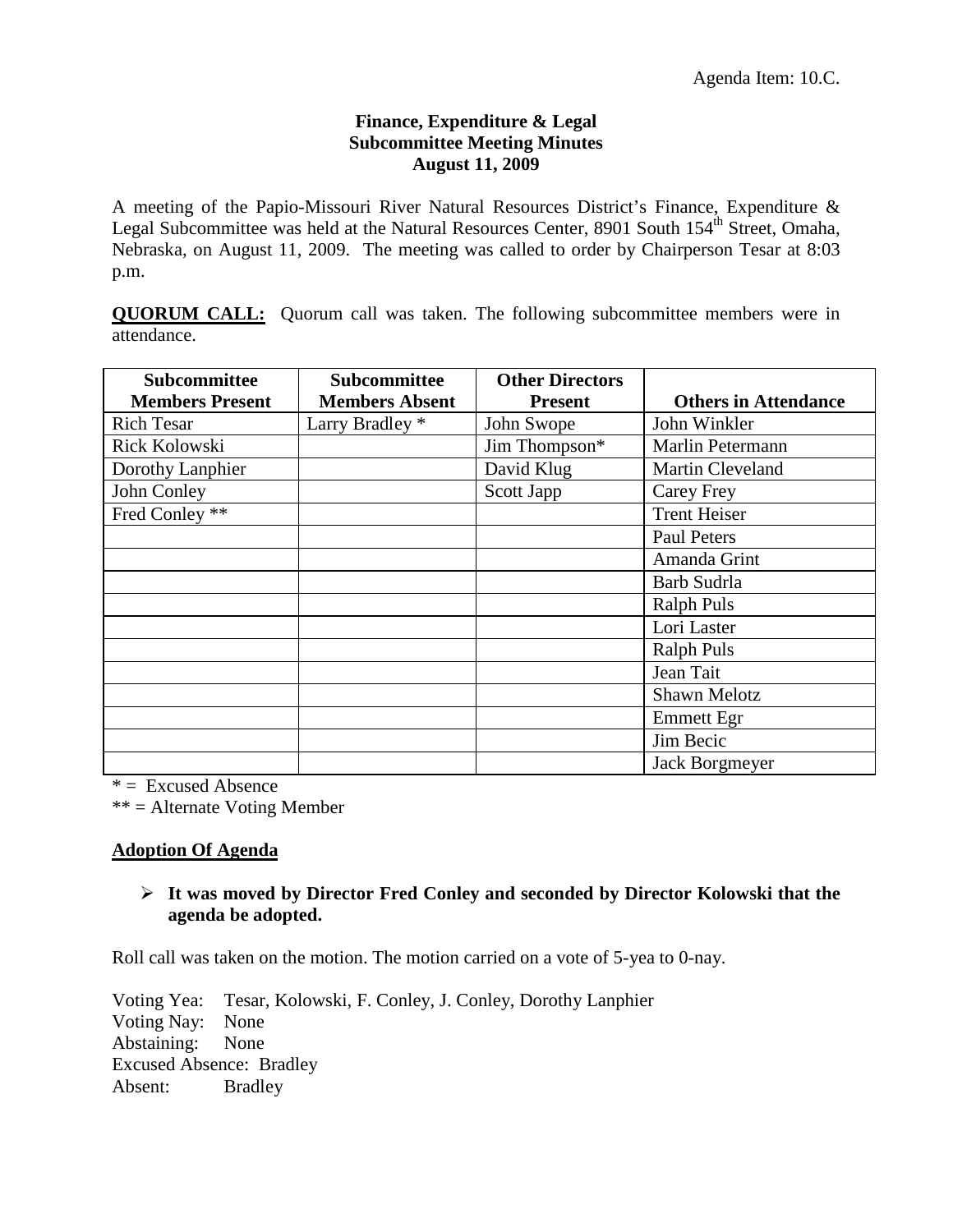**PROOF OF PUBLICATION:** Public notice of the meeting was posted at all District offices and published in the Omaha World-Herald on 6 August, 2009. The Chairperson ordered the Proof of Publication recorded in the minutes of this meeting.

## **Adoption Of FY 2010 Budget:**

General Manager John Winkler gave the Subcommittee members an update on the changes in the budget since the last meeting. With these updates the total general budget would be \$66,534,262.80 with a total property tax requirement of \$16,610,013.63. Based upon a projected 2.5% increase in valuation (except for Sarpy County's preliminary projection of a 2.02% increase) the tax levy would be 0.032994. He noted that final valuations would not be available until mid-August and that the property tax levy could be slightly higher or lower once the final valuations were available.

Director Lanphier had questions pertaining to the Special Reserve/Bond Fund. It was determined that the name would appear in the budget as the Special Reserve or Bond Funds. There was extended discussion regarding the Papillion Creek Watershed Partnership and the NRD's accountability in the Partnership. A request was made to create a basic Partnership balance sheet showing the NRD's beginning balance, the NRD's contributions and the expenses for the Partnership.

The following individual(s) addressed the Subcommittee:

 $\rightarrow$  Shawn Melotz, 10404 N. 132<sup>nd</sup> St., Omaha, NE

# **It was moved by Director Fred Conley and seconded by Director Kolowski that the Subcommittee recommend to the Board that the following resolution be adopted:**

BE IT RESOLVED by the Board of Directors of the Papio-Missouri River Natural Resources District that the attached budget document incorporated herein by reference, showing Total Requirements of \$83,369.262.80 as follows,

| <b>Operating Budget – General</b> | \$66,534,262.80 |
|-----------------------------------|-----------------|
| Special Reserve Fund              | \$16,785,000.00 |
| Uninsured Liability Sinking Fund  | \$50,000.00     |

and Property Tax Requirement of \$16,610,013.63 be and is hereby adopted as the Fiscal Year 2010 budget of the Papio-Missouri River Natural Resources District.

BE IT FURTHER RESOLVED that the Board of Directors of the Papio-Missouri River Natural Resources District hold a Public Hearing to set the Final Property Tax Request and Tax Levy for Fiscal Year 2010 at the September 10, 2009 Board of Directors meeting, after final valuations have been received from Douglas, Sarpy, Dodge, Washington, Burt, Thurston and Dakota Counties.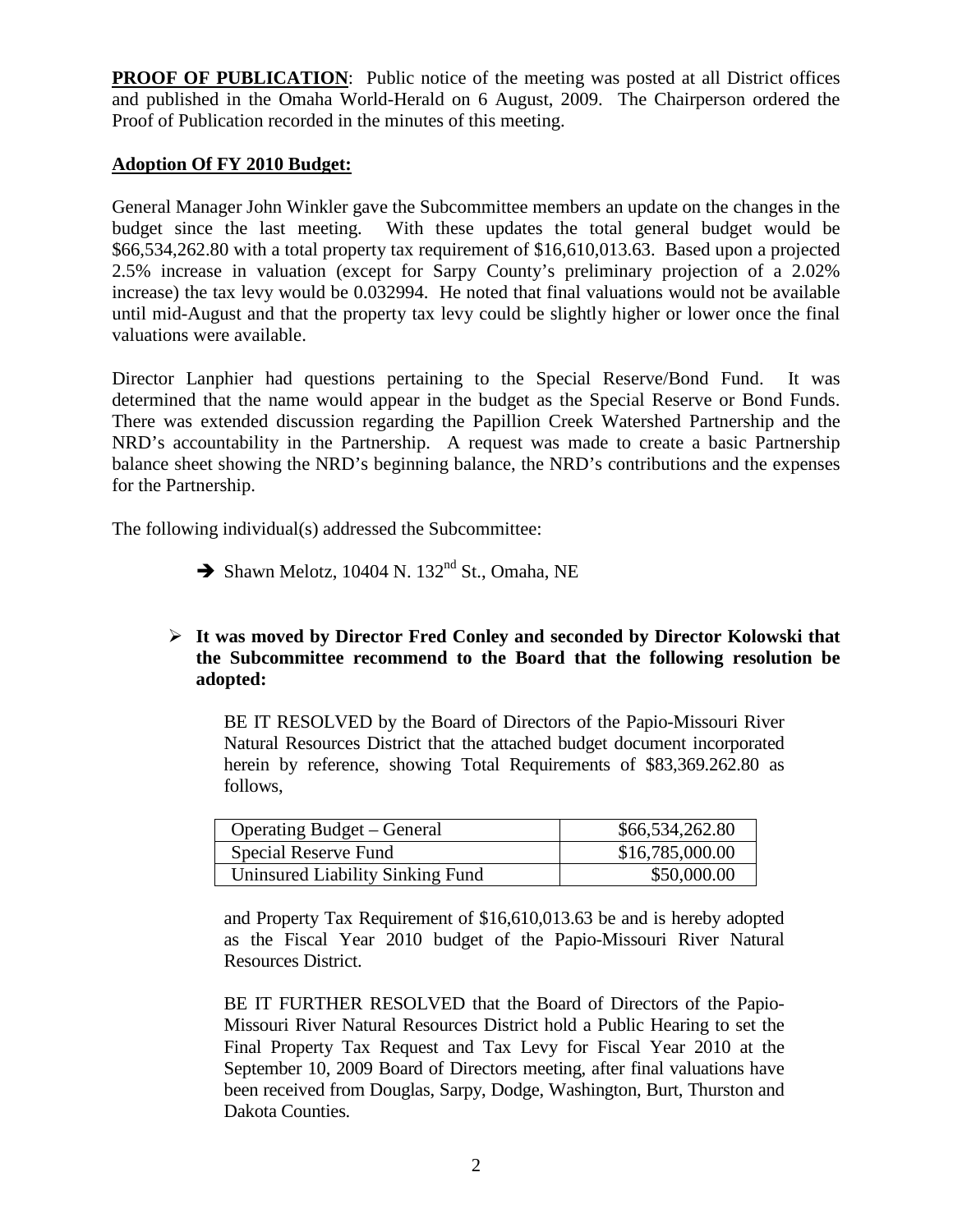Roll call was taken on the motion. The motion carried on a vote of 4-yea and 1 abstention.

Voting Yea: Tesar, Kolowski, F. Conley, J. Conley, Voting Nay: None Abstaining: Dorothy Lanphier Excused Absence: Bradley Absent: Bradley

## **Whitted Creek Stream Restoration Project:**

 **It was moved by Director John Conley and seconded by Director Kolowski to go into Executive Session for the purpose of discussing the negotiations for Whitted Creek Stream Restoration Temporary Construction Easement with MCV1, LLC.**

Roll call was taken on the motion. The motion carried on a vote of 5 to 0.

Voting Yea: Tesar, Kolowski, F. Conley, J. Conley, Dorothy Lanphier Voting Nay: None Abstaining: None Excused Absence: Bradley Absent: Bradley

The Subcommittee entered into executive session at 8:45 p.m.

# **It was moved by Director John Conley and seconded by Director Lanphier to return to Regular Session at 8:55 p.m.**

Roll call was taken on the motion. The motion carried on a vote of 5 to 0**.** 

Voting Yea: Tesar, Kolowski, F. Conley, J. Conley, Dorothy Lanphier Voting Nay: None Abstaining: None Excused Absence: Bradley Absent: Bradley

 **It was moved by Director Fred Conley and seconded by Director Kolowski to recommend to the Board that the General Manager be authorized to execute a temporary construction easement with MCV1 LLC for the payment of \$14,521.50, subject to approval as to form by District legal counsel.**

Roll call was taken on the motion. The motion carried on a vote of 5 to 0**.** 

Voting Yea: Tesar, Kolowski, F. Conley, J. Conley, Dorothy Lanphier Voting Nay: None Abstaining: None Excused Absence: Bradley Absent: Bradley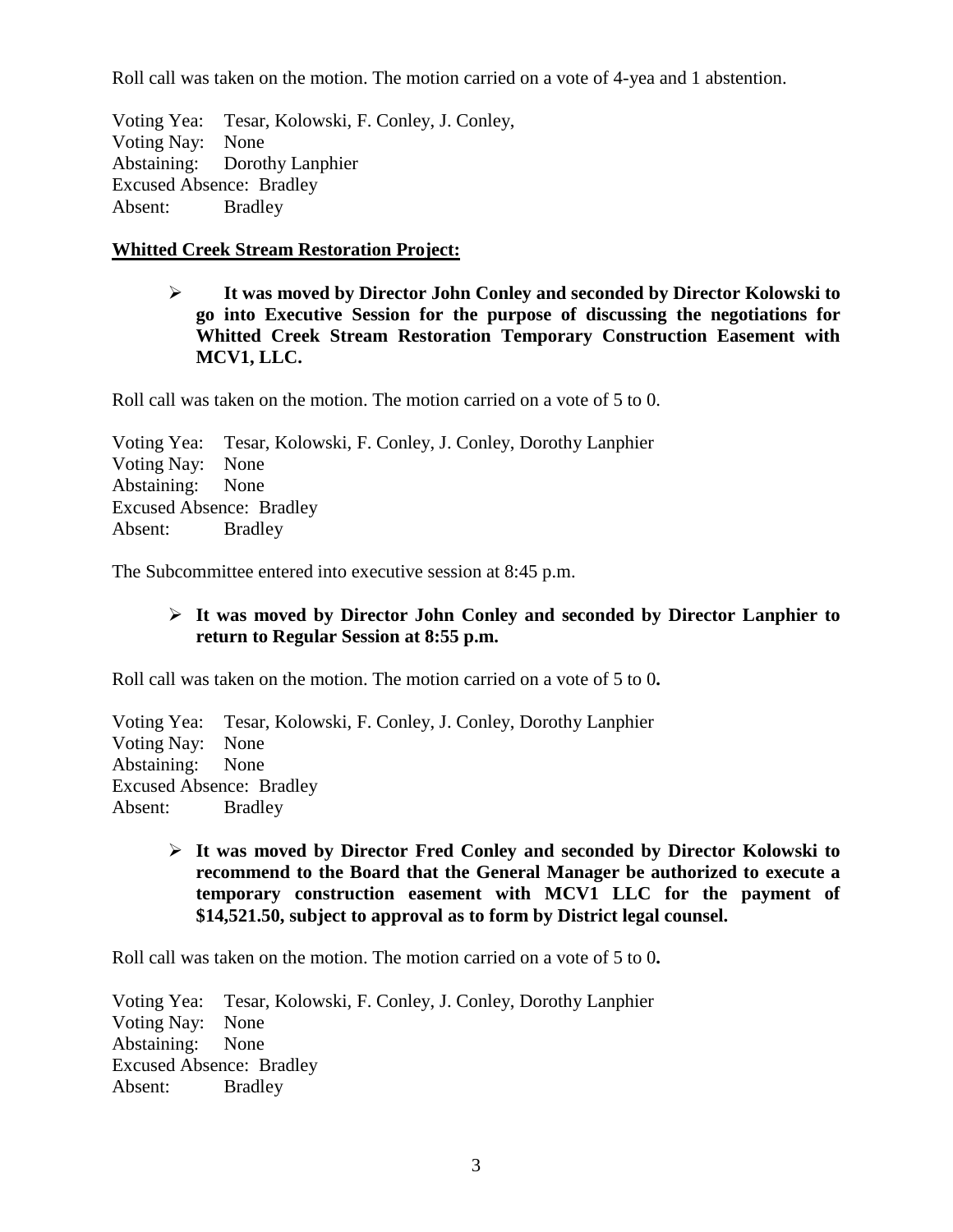#### **Papio Creek Watershed Structure W-3 Rehabilitation:**

- **It was moved by Director Fred Conley and seconded by Director Kolowski to go into Executive Session for the purpose of discussing the Papio Creek Structure W-3 Rehabilitation Project negotiations for:** 
	- **a. O. Jeff Eich Right-of-Way Purchase Agreement**
	- **b. John and Mary Camden Right-of-Way**

Roll call was taken on the motion. The motion carried on a vote of 5 to 0.

Voting Yea: Tesar, Kolowski, F. Conley, J. Conley, Dorothy Lanphier Voting Nay: None Abstaining: None Excused Absence: Bradley Absent: Bradley

The Subcommittee went into Executive Session at 8:57 p.m.

# **It was moved by Director Fred Conley and seconded by Director Kolowski to return to Regular Session at 9:25 p.m.**

Roll call was taken on the motion. The motion carried on a vote of 5 to 0.

Voting Yea: Tesar, Kolowski, F. Conley, J. Conley, Dorothy Lanphier Voting Nay: None Abstaining: None Excused Absence: Bradley Absent: Bradley

> **It was moved by Director Fred Conley and seconded by Director Kolowski that the Subcommittee recommend to the Board that the General Manager be authorized to execute a purchase agreement with O. Jeff Eich for the acquisition of permanent easement for the payment of \$2,500, subject to approval as to form by District legal counsel.**

Roll call was taken on the motion. The motion carried on a vote of 5 to 0.

Voting Yea: Tesar, Kolowski, F. Conley, J. Conley, Dorothy Lanphier Voting Nay: None Abstaining: None Excused Absence: Bradley Absent: Bradley

> **It was moved by Director Fred Conley and seconded by Director John Conley that the Subcommittee recommend to the Board that the following resolution be adopted:**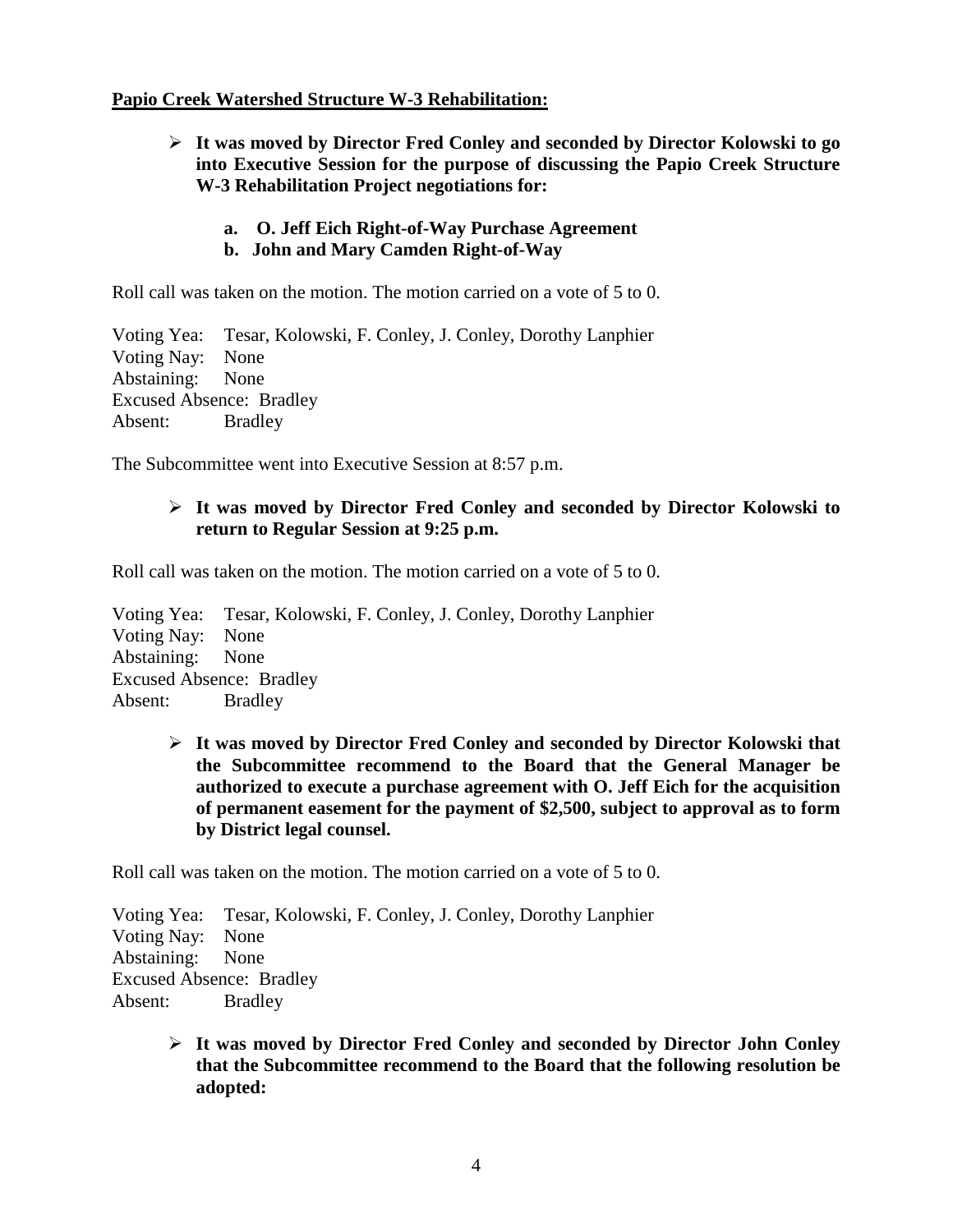WHEREAS, on its own motion, the Papio-Missouri River Natural Resources District ("the DISTRICT") has proposed a project ("the PROJECT") to rehabilitate the works and improvements comprising the DISTRICT'S Public Law-566 Dam Site W-3; and,

WHEREAS, The PROJECT is a plan, facility, work and program within the contemplation of Section 3-3229, R.R.S., 1997, which authorizes the DISTRICT as follows:

"… to develop and execute, through the exercise of powers and authorities granted by law, plans, facilities, works, and programs relating to (1) erosion prevention and control, (2) prevention of damages from flood water and sediment, (3) flood prevention and control, (4) soil conservation, … (6) development, management, utilization, and conservation of ground

water and surface water, (7) pollution control, ... (9) drainage improvement and channel rectification …."

and,

WHEREAS, the Board of Directors of the DISTRICT does hereby find and determine as follows, to-wit:

A. The PROJECT is of predominantly general benefit to the DISTRICT with only incidental special benefit, within the contemplation of Section 2-3252, R.R.S., 1997; and therefore the PROJECT should be carried out with any available funds of the DISTRICT; and,

B. The DISTRICT has identified certain permanent and temporary easements and restrictions ("the EASEMENTS"), hereinafter described, in, on, over and across lands owned by JOHN CAMDEN AND MARY<br>CAMDEN, HUSBAND AND WIFE, AS JOINT TENANTS CAMDEN, HUSBAND AND WIFE, AS JOINT TENANTS ("CONDEMNEES"), that are necessary for the PROJECT; and,

D. The DISTRICT has negotiated in good faith with CONDEMNEES in that the DISTRICT retained an licensed real estate appraiser to appraise the damages from the DISTRICT'S acquisition of the EASEMENTS; the DISTRICT offered to CONDEMNEES an amount of money equal to the full fair market value of the appraised damages that will be sustained by CONDEMNEES as a result of the DISTRICT'S acquisition of the EASEMENTS; and, the DISTRICT'S representatives made reasonable efforts by conference, telephone and correspondence to induce CONDEMNEES to accept the DISTRICT'S offer, but such offer has been refused, counterproposals by CONDEMNEES are unreasonable and unacceptable to the DISTRICT, such negotiations therefore have failed, and the parties therefore are at an impasse.

E. Economic and physical feasibility necessitate that the PROJECT be constructed in the location of the EASEMENTS; and,

F. Approvals by other agencies are not required; and,

G. It is necessary that the DISTRICT exercise the right of eminent domain, granted to it by Section 2-3234, R.R.S., 1997, in order to acquire the EASEMENTS for the PROJECT, as follows, to-wit: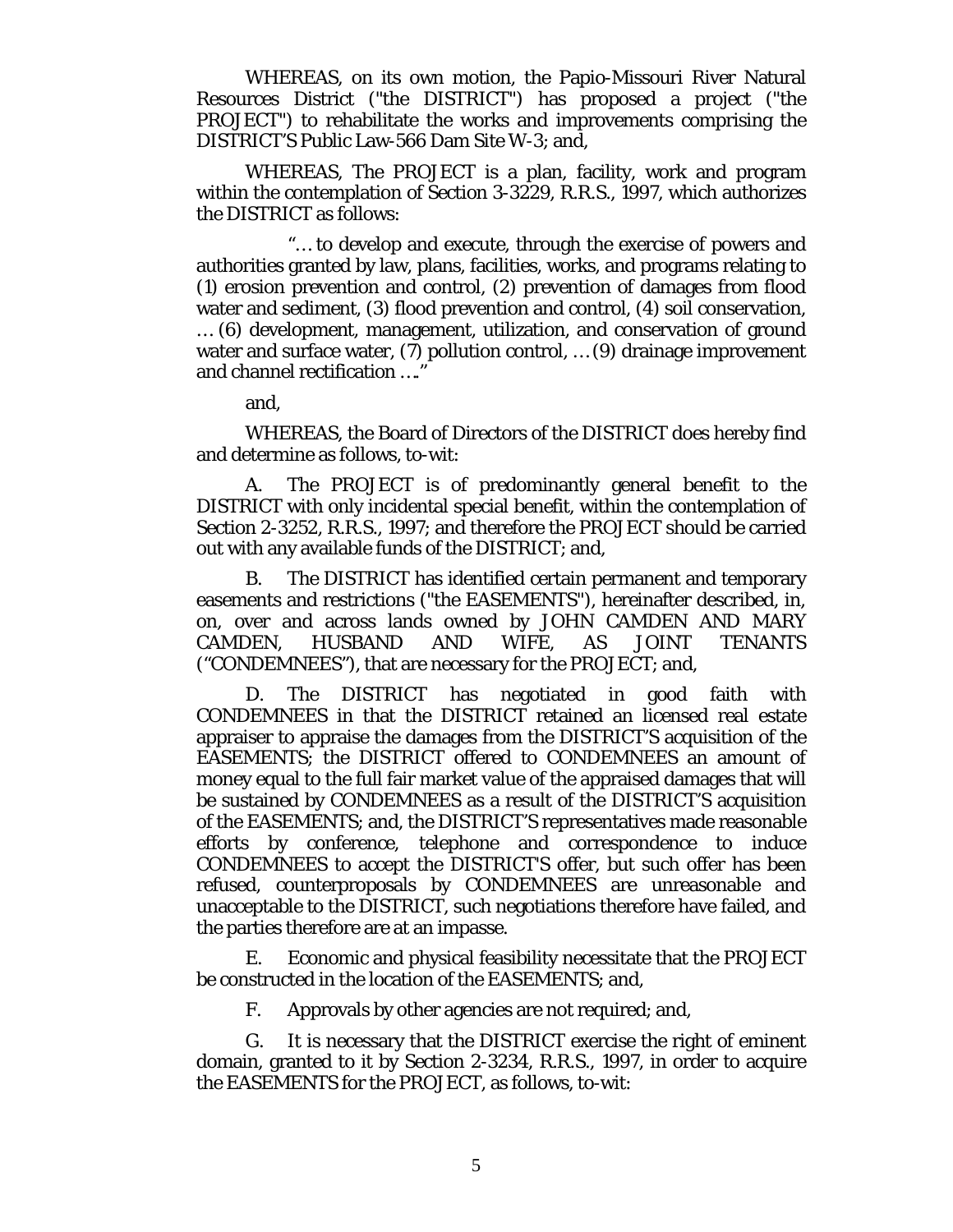#### **EASEMENTS**

**1. PERMANENT EASEMENT(S)**. The DISTRICT, including its officers, agents, employees and contractors, shall have the permanent and exclusive rights to construct, reconstruct, operate, maintain, repair, manage and regulate the PL 566 Project Site W-3 grade stabilization structure (hereinafter referred to as the "DAM") and the reservoir thereby impounded (hereinafter referred to as the "RESERVOIR") in, on, under, over and across the tracts of land in Washington County, Nebraska, referred to collectively as the "PERMANENT EASEMENT" in the page(s) of legal descriptions and diagrams attached hereto respectively as Exhibits "A", "B" and "C" and incorporated herein by reference, and the following additional permanent rights, to-wit:

a) The permanent right to have vehicular, equipment and pedestrian ingress and egress to and from the DAM and RESERVOIR over and across all portions of the PERMANENT EASEMENT; and,

b) The permanent and exclusive right to use the PERMANENT EASEMENT for excavation, borrow and spoil of earthen materials; and,

c) The permanent right to PERMANENT EASEMENT flow and conduct into the creek immediately downstream of the DAM any waters or water-borne silts and sediments that originate, flow, emanate, discharge, seep or spill from the DAM, its principal or auxiliary emergency spillways, or from the RESERVOIR, including, without limitation, those that appear as surface or subsurface flow, seepage, percolation or springs.

**2. TEMPORARY CONSTRUCTION EASEMENT.** The DISTRICT, including its officers, agents, employees and contractors, shall have the temporary and exclusive right to use the tract of land in Washington County, Nebraska, referred to as the "CONSTRUCTION/PARKING EASEMENT" in the legal description and diagram attached hereto collectively as Exhibit "D" and incorporated herein by reference, for vehicular maneuvering, parking and servicing, equipment storage and other lawful purposes during the period of time between the commencement and the completion of the DISTRICT'S construction of the rehabilitated DAM and RESERVOIR in the PERMANENT EASEMENT; provided, however, such period of time shall not exceed one year beginning with commencement of such construction.

**3. TEMPORARY INGRESS AND EGRESS EASEMENT.** The DISTRICT, and its officers, agents, employees and contractors, shall have the temporary and non-exclusive right to use the tract of land in Washington County, Nebraska, referred to as the "TEMPORARY CONSTRUCTION ACCESS EASEMENT" in the legal description and diagram attached hereto collectively as Exhibit "E" and incorporated herein by reference, for vehicular, equipment and pedestrian ingress and egress between the PERMANENT EASEMENT and the public roads rights-of-way during the period of time between the commencement and completion of the DISTRICT'S construction of the rehabilitated DAM and RESERVOIR in the PERMANENT EASEMENT, provided, however, such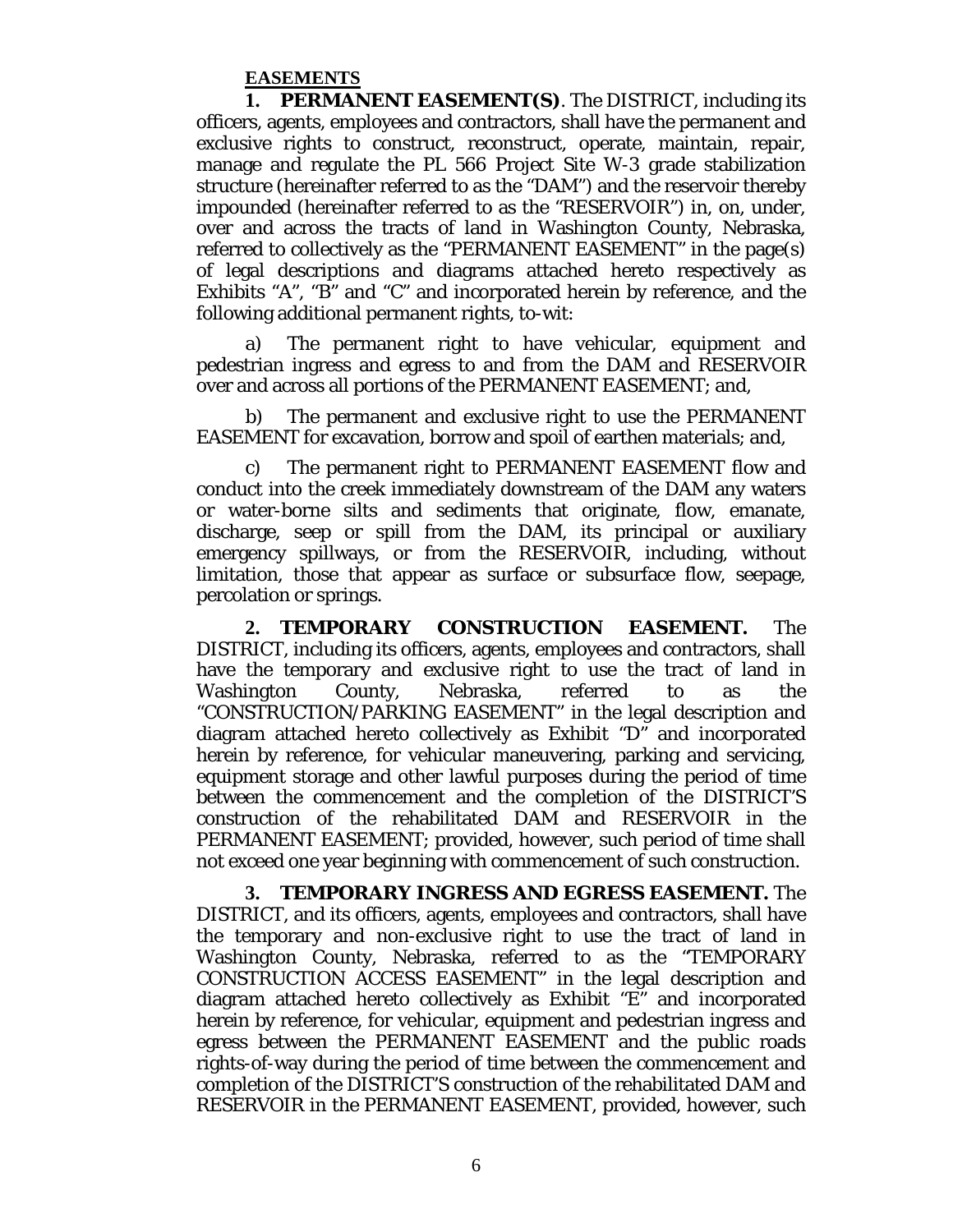period of time shall not exceed one year beginning with commencement of such construction.

**4. ADDITIONAL CONDITIONS.** The EASEMENTS shall be subject to the following additional conditions, to-wit:

a) The EASEMENTS are intended as supplementary and additional to the easement grants to the DISTRICT for the original PL 566 Project Site W-3 dam and reservoir that were made by James L. Christensen & Mildred J. Christensen in the instrument dated April 26, 1982, recorded on December 13, 1982 in Book 138 at Page 395 of the records of the Register of Deeds of Washington County, Nebraska, (partially released by the DISTRICT in the instrument dated February 10, 1984 and recorded on March 2, 1984 in Book 145 at Page 04-06 of the records of the Register of Deeds of Washington County, Nebraska).

b) CONDEMNEES shall not be responsible for, nor authorized or entitled to participate in, construction, re-construction, operation, maintenance, repair, management or regulation of the DAM and RESERVOIR

c) CONDEMNEES may make such non-commercial, recreational uses of the PERMANENT EASEMENT as shall not interfere with the DISTRICT'S construction, re-construction, operation, maintenance, repair, management or regulation of the DAM and RESERVOIR; provided, however, CONDEMNEES shall not:

i) Construct, re-construct, operate or maintain in the PERMANENT EASEMENT any structures or fixtures, or other nonportable improvements that could be damaged by the DISTRICT'S authorized activities in the PERMANENT EASEMENT;

ii) Introduce or permit the introduction of grazing livestock, trees, woody vegetation, herbicide or other chemicals or materials on the DAM, or introduce or permit in the PERMANENT EASEMENT any other practices or instrumentalities that could promote, or result in, loss of vegetative cover, structural weakness, deterioration or erosion of the DAM:

iii) Deposit or excavate earthen or other material in, on or from the DAM, the RESERVOIR or other portion of the PERMANENT EASEMENT; provided, however, CONDEMNEES shall be entitled to the accumulated silts and sediments dredged or otherwise excavated by the DISTRICT from the floor of the RESERVOIR from time to time, provided that, within thirty (30) days after written notice by the DISTRICT to CONDEMNEES of the DISTRICT'S intent to perform such excavation(s) and of the excavation method to be employed, CONDEMNEES shall designate and make available to the DISTRICT, for the duration of such excavation, a tract of land abutting the PERMANENT EASEMENT sufficient for the DISTRICT'S temporary use as a spoil area or stilling basin (depending on GRANTOR'S method of excavation) to facilitate the DISTRICT'S delivery and GRANTORS' reception of such silts and sediments.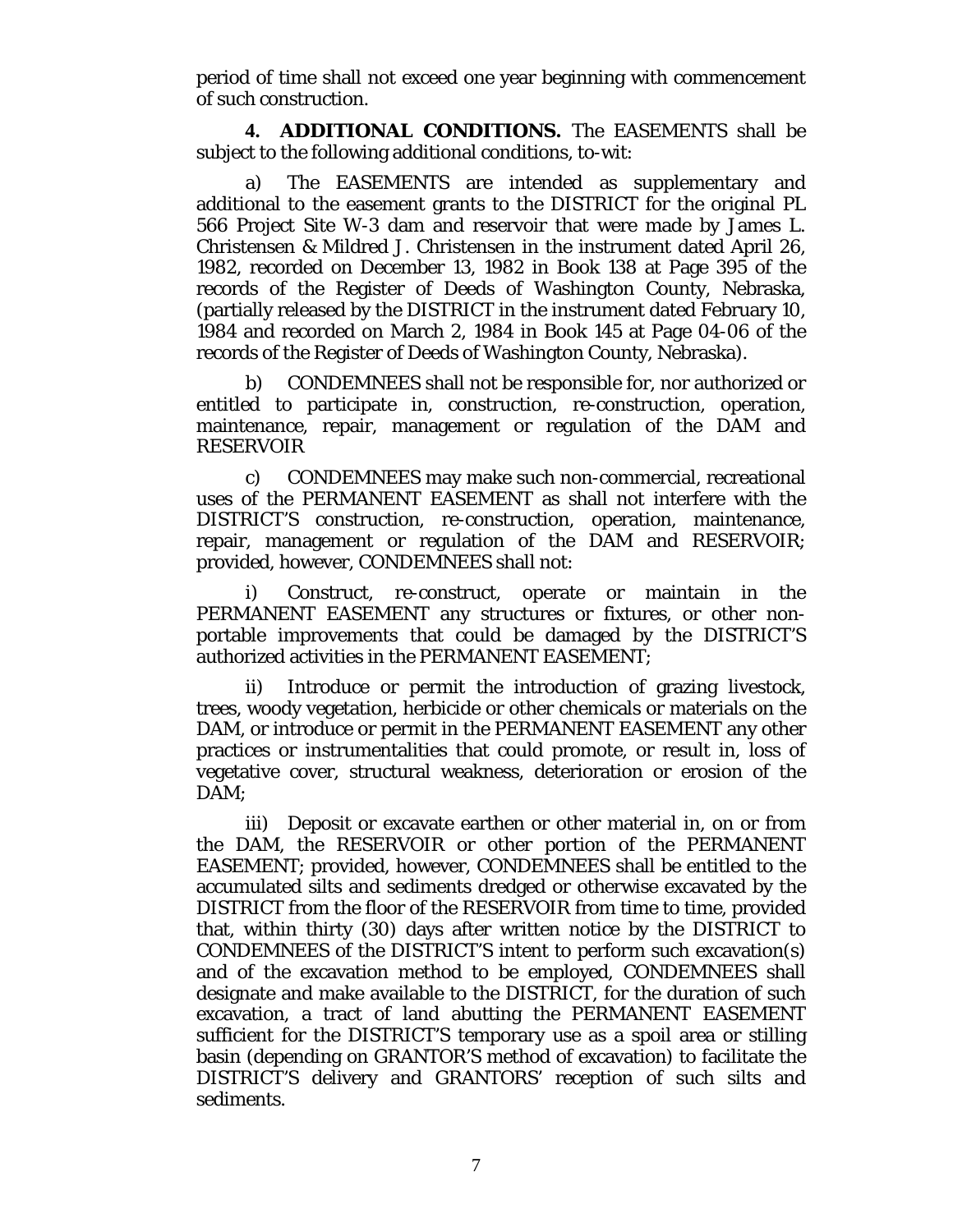d) The DISTRICT shall not be required to prevent or retard evaporation, release or escape of waters, silts and sediments detained by the DAM, nor maintain any minimum water level in the RESERVOIR; provided, however, that:

i) The principal spillway of the DAM will be set to operate at water surface elevation 1,231.0 feet  $(\pm 0.5 \text{ feet})$  above mean sea level (NGVD 1929), thereby establishing the elevation of the normal pool of the RESERVOIR; and,

ii) The emergency (auxiliary) spillway of the DAM will be set to operate at water surface elevation 1,243.5 feet  $(\pm 0.5$  feet) above mean sea level (NGVD 1929), thereby establishing the elevation of the flood pool of the RESERVOIR.

NOW, THEREFORE, BE IT RESOLVED by the Board of Directors of the DISTRICT that the foregoing findings and determinations are hereby adopted by the DISTRICT; and that, in the absence of a voluntary grant of the EASEMENTS to the DISTRICT in accordance with the DISTRICT'S offer, the DISTRICT'S Legal Counsel should be, and is hereby, authorized and directed to initiate the filing of a petition in the County Court of Washington County, Nebraska, on behalf of the DISTRICT, for the appointment of appraisers, to ascertain and determine the damages sustained by CONDEMNEES from the DISTRICT'S taking of the aforedescribed EASEMENTS, pursuant to the procedures governing eminent domain, as provided by Section 76-701, et seq., R.R.S., 1997, to-wit:

Roll call was taken on the motion. The motion carried on a vote of 4-yea and 1abstention**.**

Voting Yea: Tesar, Kolowski, F. Conley, J. Conley, Voting Nay: None Abstaining: Dorothy Lanphier Excused Absence: Bradley Absent: Bradley

#### **Sandy Point And Little Sioux Bend Sale Agreements:**

## **It was moved by Director Fred Conley and seconded by Director Kolowski to go into Executive Session for the purpose of discussing sale agreements for Sandy Point and Little Sioux Bend.**

Roll call was taken on the motion. The motion carried on a vote of 5 to 0.

Voting Yea: Tesar, Kolowski, F. Conley, J. Conley, Dorothy Lanphier Voting Nay: None Abstaining: None Excused Absence: Bradley Absent: Bradley

The Subcommittee went into Executive Session at 9:27 p.m.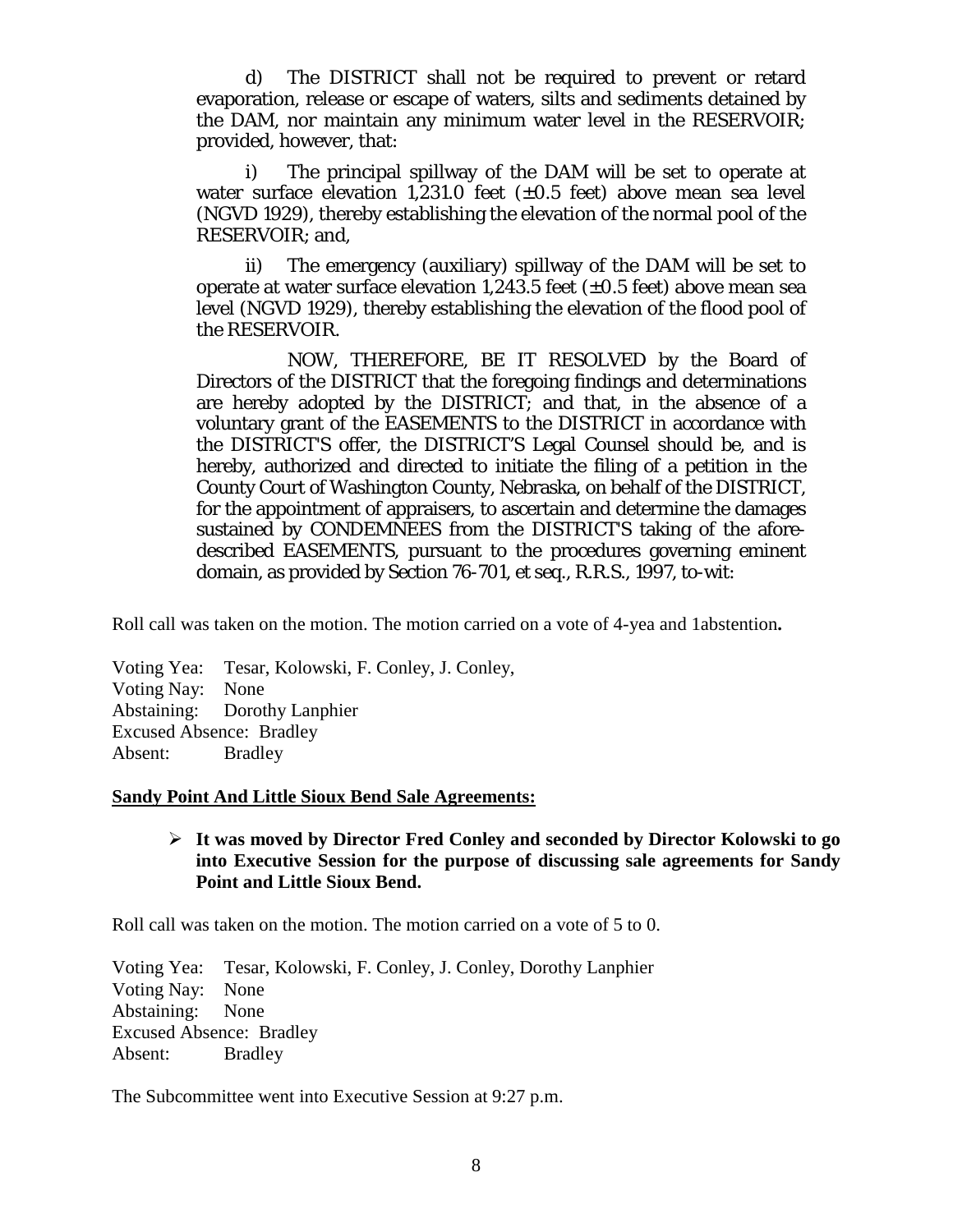# **It was moved by Director Fred Conley and seconded by Director Kolowski to return to Regular Session at 9:40 p.m.**

Roll call was taken on the motion. The motion carried on a vote of 5 to 0.

Voting Yea: Tesar, Kolowski, F. Conley, J. Conley, Dorothy Lanphier Voting Nay: None Abstaining: None Excused Absence: Bradley Absent: Bradley

> **It was moved by Director Fred Conley and seconded by Director John Conley that the Subcommittee recommend to the Board that the General Manager be authorized to execute the proposed offer to sell real property for Little Sioux Bend, Iowa in the amount of \$185,835.00 for 190.61 acres and the offer to sell real property for Sandy Point Bend, Iowa in the amount of \$263,861.00 for 251.60 acres, subject to minor changes deemed necessary by the General Manager and approved as to form by District Legal Counsel.**

Roll call was taken on the motion. The motion carried on a vote of 5 to 0.

Voting Yea: Tesar, Kolowski, F. Conley, J. Conley, Dorothy Lanphier Voting Nay: None Abstaining: None Excused Absence: Bradley Absent: Bradley

# **West Papillion Regional Basin WP-5 Right Of Way Acquisition – Tract #2:**

# **It was moved by Director Fred Conley and seconded by Director Kolowski to go into Executive Session for the purpose of discussing right-of-way acquisition for West Papio Regional Detention Basin WP5.**

Roll call was taken on the motion. The motion carried on a vote of 5 to 0.

Voting Yea: Tesar, Kolowski, F. Conley, J. Conley, Dorothy Lanphier Voting Nay: None Abstaining: None Excused Absence: Bradley Absent: Bradley

The Subcommittee went into executive session at 9:42 p.m.

# **It was moved by Director Fred Conley and seconded by Director Kolowski to return to Regular Session at 9:47 p.m.**

Roll call was taken on the motion. The motion carried on a vote of 5 to 0.

Voting Yea: Tesar, Kolowski, F. Conley, J. Conley, Dorothy Lanphier Voting Nay: None